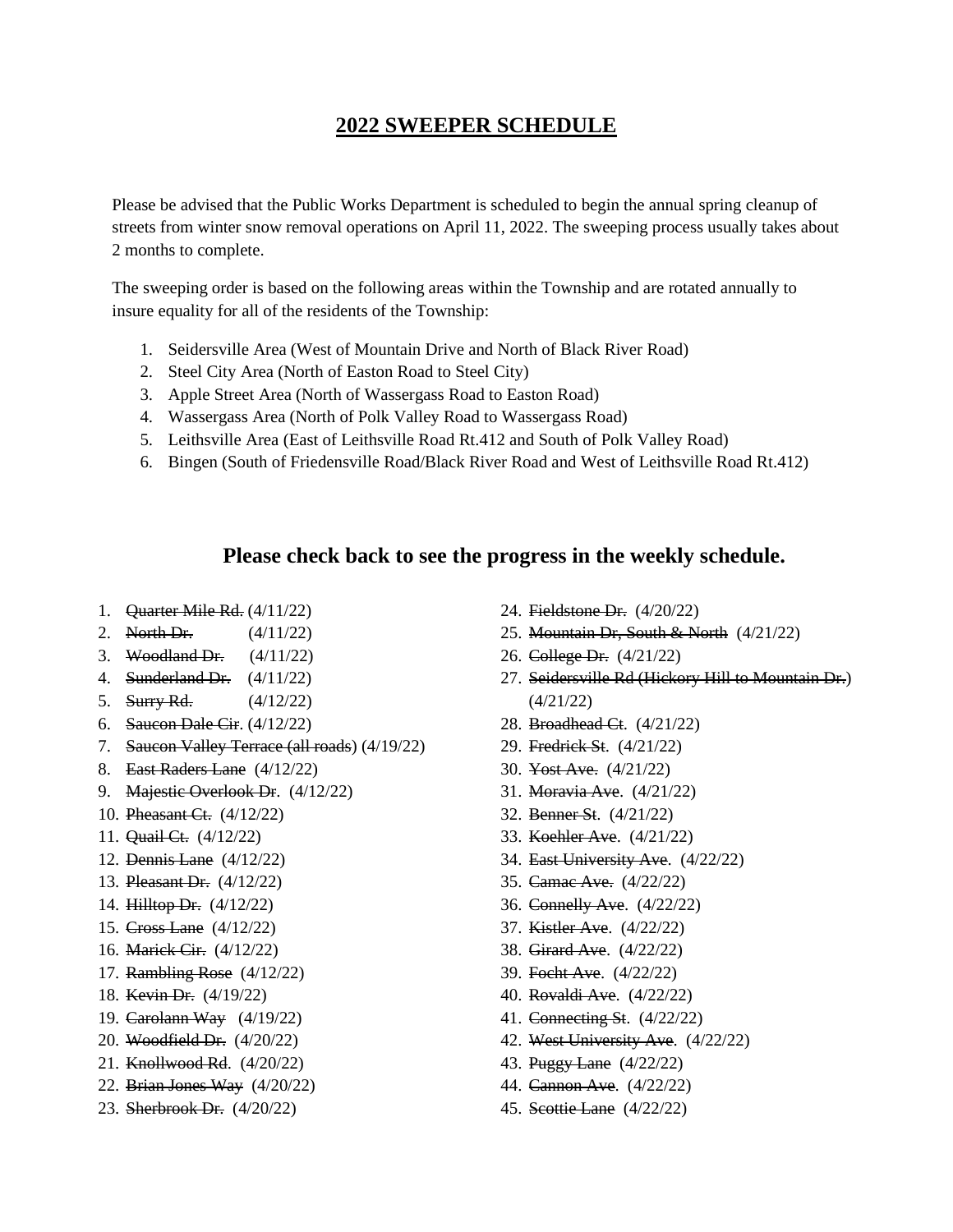47. Nace Ave. (4/22/22) 48. Village Lane (4/22/22) 49. West Raders Lane (4/25/22) 50. Clauser Dr. (4/25/2022) 51. Old Philadelphia Pike (4/25/22) 52. **Hes Lane** (4/25/22) 53. Collins Ave. (4/25/22) 54. Walters Ave. (4/25/22) 55. Strauss Ave. (4/26/22) 56. McClosky Ave. (4/26/22) 57. Stonesthrow Rd. (4/26/22) 58. Evergreen Dr. (4/26/22) 59. Black River Rd. (4/26/22) 60. Fire Lane (4/29/22) 61. Wydnor Ave. (4/29/22) 62. Trotter Lane (4/29/22) 63. Steel City (all streets) (4/29/22) 64. Skyline Dr. (5/16/22) 65. Helms Rd. (5/16/22) 66. Readington East. (5/16/22) 67. Buttermilk Rd. (5/18/22) 68. Valley View Rd. (5/18/22) 69. Greens Dr. (5/18/22) 70. Woodland Hills Ct. (5/18/22) 71. Woodland Rd. (5/19/22) 72. Ridge Dr. (5/19/22) 73. Country Side Lane (5/19/22) 74. Eagle Lane (5/20/22) 75. Limpar Lane (5/20/22) 76. Bart Garden Dr. (5/20/22) 77. Ringhoffer Rd. (5/20/22) 78. Sherry Hill Rd. (5/23/22) 79. Beechwood Ct. (5/23/22) 80. Cemetery Lane (5/23/22) 81. Morning Star Rd. (5/23/22) 82. Apple St. (5/25/22) 83. Wilhelm Dr. (Apple to Wassergass) (5/25/22) 84. Alpine Dr. (5/26/22) 85. Beeline Dr. (5/26/22) 86. Mockingbird Hill (5/26/22) 87. Wilhelm Dr. (from Apple to Easton) (5/27/22) 88. Lower Saucon Rd. (Wassergass to Easton)

(5/27/22)

46. Clearfield Ave. (4/22/22)

- 89. Kings Mill Rd. (5/31/22)
- 90. Whitetail Ct. (5/31/22)
- 91. **Kunsman Lane** (5/31/22)
- 92. Wassergass Rd. (6/1/22)
- 93. Green Pine Dr. (6/2/22)
- 94. Wirth Lane (6/2/22)
- 95. Kefallonia Dr. (6/2/22)
- 96. Athens Ct. (6/2/22)
- 97. Bergstresser Dr. (6/2/22)
- 98. Kally Ridge Rd. (6/3/22)
- 99. Crestline Dr. (6/3/22)
- 100. Williams Church Rd. (6/3/22)
- 101. Elm Terrace (6/6/22)
- 102. Maple Dr. (6/6/22)
- 103. Drifting Dr. (6/6/22)
- 104. Macarro Way (6/6/22)
- 105. Douglas Fir Dr. (6/7/22)
- 106. County Line Rd. (6/7/22)
- 107. Keleman Rd. (6/7/22)
- 108. Lower Saucon Rd. (Wassergass to Springfield Twp. Line) (6/7/22)
- 109. Silver Creek Rd. (6/9/22)
- 110. Fairway Rd. (6/9/22)
- 111. Old Harrow Ct. (6/9/22)
- 112. Martins Lane (6/9/22)
- 113. Banko Lane (6/9/22)
- 114. Fawn Lane (6/9/22)
- 115. Lori Lane (6/9/22)
- 116. Reservoir Rd.
- 117. Rose Lane
- 118. Overlook Dr.
- 119. Summit Dr.
- 120. Timber Lane
- 121. Polk Valley Rd.
- 122. Orchard Rd.
- 123. Courtney Ct.
- 124. Rosalie Dr.
- 125. Sir Walters Way
- 126. Noahs Cir.
- 127. Bette Lane
- 128. Charles Dr.
- 129. Jakes Place
- 130. Velvet Trail
- 131. Waldheim Rd.